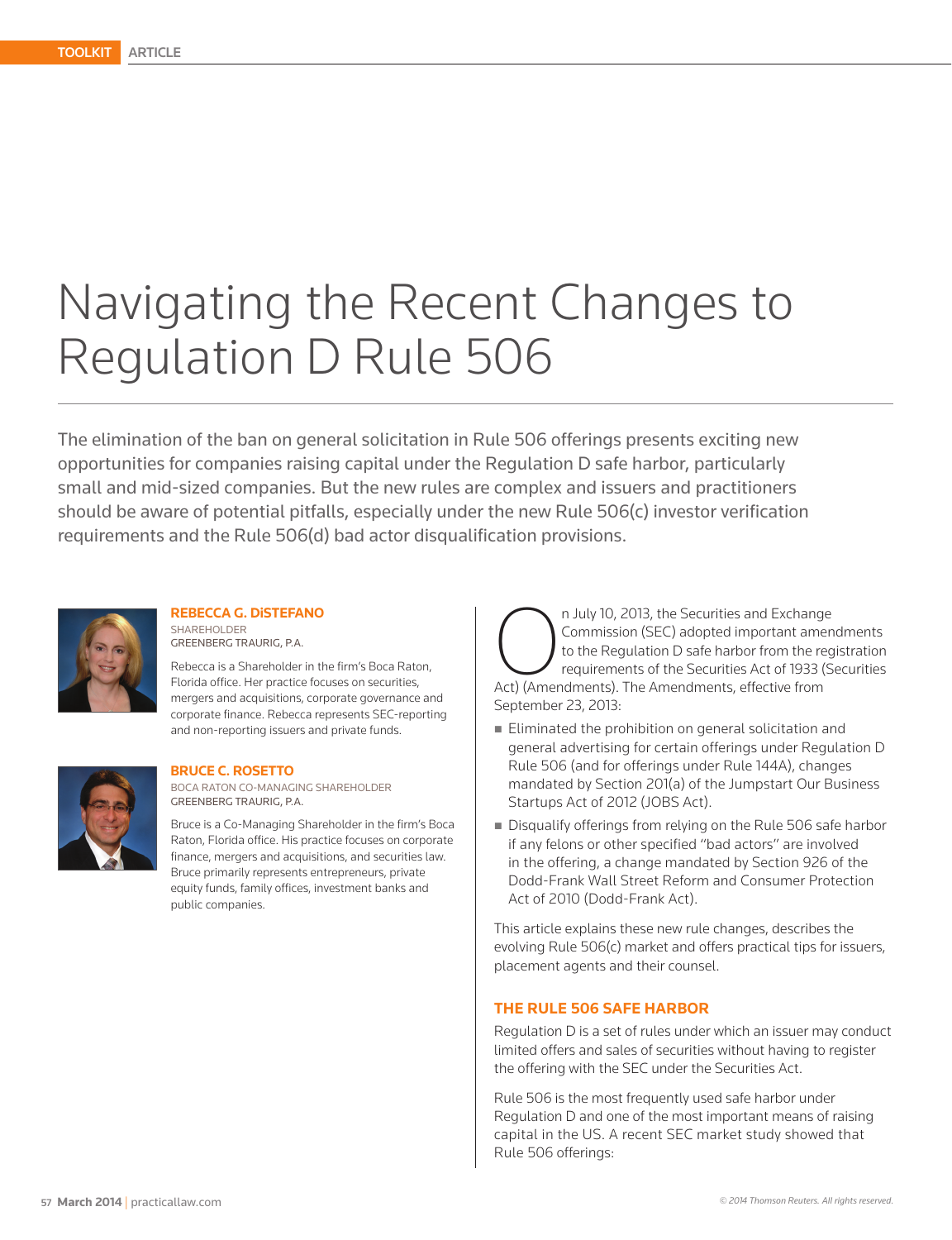- Raised \$898 billion in new capital in 2012, compared to \$1.2 trillion raised through SEC-registered offerings.
- Accounted for almost 99% of the total capital raised under Regulation D between 2009 and 2012 (with the remaining amount raised in offerings under Rule 504 and Rule 505).

(*Capital Raising in the U.S.: An Analysis of Unregistered Offerings Using the Regulation D Exemption, 2009–2012, July 2013*.)

A Rule 506 offering may be conducted by the issuer alone or together with a placement agent that helps identify eligible investors and structure the transaction. Before the Amendments, Rule 506 permitted issuers to raise unlimited capital from an unlimited number of accredited investors (as defined in Rule 501 of Regulation D) and up to 35 non-accredited investors without having to register the offering with the SEC, as long as the offering did not involve general solicitation or general advertising (see *Box, What is General Solicitation and General Advertising?*).

## **GENERAL SOLICITATION NOW PERMITTED UNDER NEW RULE 506(c)**

The Amendments lifted the ban on general solicitation under Rule 506 by adding a new subsection (c). Under new Rule 506(c), an issuer can use general solicitation in connection with a Rule 506(c) offering if:

- All of the purchasers of the securities are accredited investors, as defined in Rule 501 of Regulation D.
- The issuer takes reasonable steps to verify that all of the purchasers are accredited investors (see below *Verifying Accredited Investor Status for Rule 506(c) Offerings*).
- All of the terms and conditions in Rule 501 (definitions), Rule 502(a) (integration) and Rule 502(d) (limitations on resale) are satisfied.

## **VERIFYING ACCREDITED INVESTOR STATUS FOR RULE 506(c) OFFERINGS**

Under Rule 506(c), an issuer must take reasonable steps to verify the accredited investor status of the purchasers in a Rule 506(c) offering. Whether the specific verification steps an issuer takes are reasonable is an objective, principles-based determination. This determination should be based on the particular facts and circumstances of each purchaser and transaction.

The adopting release for the Amendments states that an issuer should consider factors including:

- The nature of the purchaser and type of accredited investor the purchaser claims to be (in other words, which prong of the accredited investor definition it is relying on).
- The amount and type of information the issuer has about the purchaser.
- The nature and terms of the offering.

Under this principles-based, facts-and-circumstances approach, the more likely it appears that a purchaser qualifies as an accredited investor, the fewer steps the issuer would have to take to verify

accredited investor status. For example, if the terms of the offering require a high minimum investment amount and the purchaser is able to meet those terms without third-party financing, then the likelihood of that purchaser satisfying the definition of accredited investor may be so high that, absent red flags to the contrary, it may be reasonable for the issuer to take fewer steps, or no additional steps, to verify accredited investor status.

## **Nature of the Purchaser**

Under the principles-based approach, the issuer should first consider the nature of the purchaser. The Rule 501(a) definition of accredited investor includes natural persons and entities that come within any of eight specified categories, or that the issuer reasonably believes come within one of those categories. Some purchasers may be accredited investors based on their status or on a combination of their status and total assets, including:

- Registered broker-dealers.
- Registered investment companies.
- An employee plan established by a state or state agency with total assets in excess of \$5 million.
- $\blacksquare$  A 501(c)(3) organization with total asset in excess of \$5 million.
- A natural person whose individual net worth, or joint net worth with that person's spouse, exceeds \$1 million, excluding the value of the person's primary residence.
- A natural person who had an individual income in excess of \$200,000 in each of the two most recent years, or joint income with that person's spouse in excess of \$300,000 in each of those years, and who has a reasonable expectation of reaching the same income level in the current year.

#### **Verification Methods for Natural Persons**

To provide additional clarity, Rule 506(c) specifies that an issuer will be deemed to take reasonable steps to verify that a natural person is an accredited investor if it uses any of the following verification methods:

- Performs an income test. If the determination is based on income, the issuer:
	- reviews copies of any Internal Revenue Service form that reports the purchaser's income for the past two years; and
	- obtains a written representation that the purchaser reasonably expects to reach the income level required to qualify as an accredited investor in the current year.
- Performs a net worth test. If the determination is based on net worth, the issuer:
	- reviews copies of bank, brokerage or similar statements, certificates of deposit, tax assessments or appraisal reports as evidence of the purchaser's assets;
	- reviews a report from one of the national consumer reporting agencies as evidence of the purchaser's indebtedness; and
	- obtains a written representation that the purchaser has disclosed all liabilities necessary to make a net worth determination.
- **Obtains third-party confirmation.** The issuer obtains written confirmation from a registered broker-dealer, SEC-registered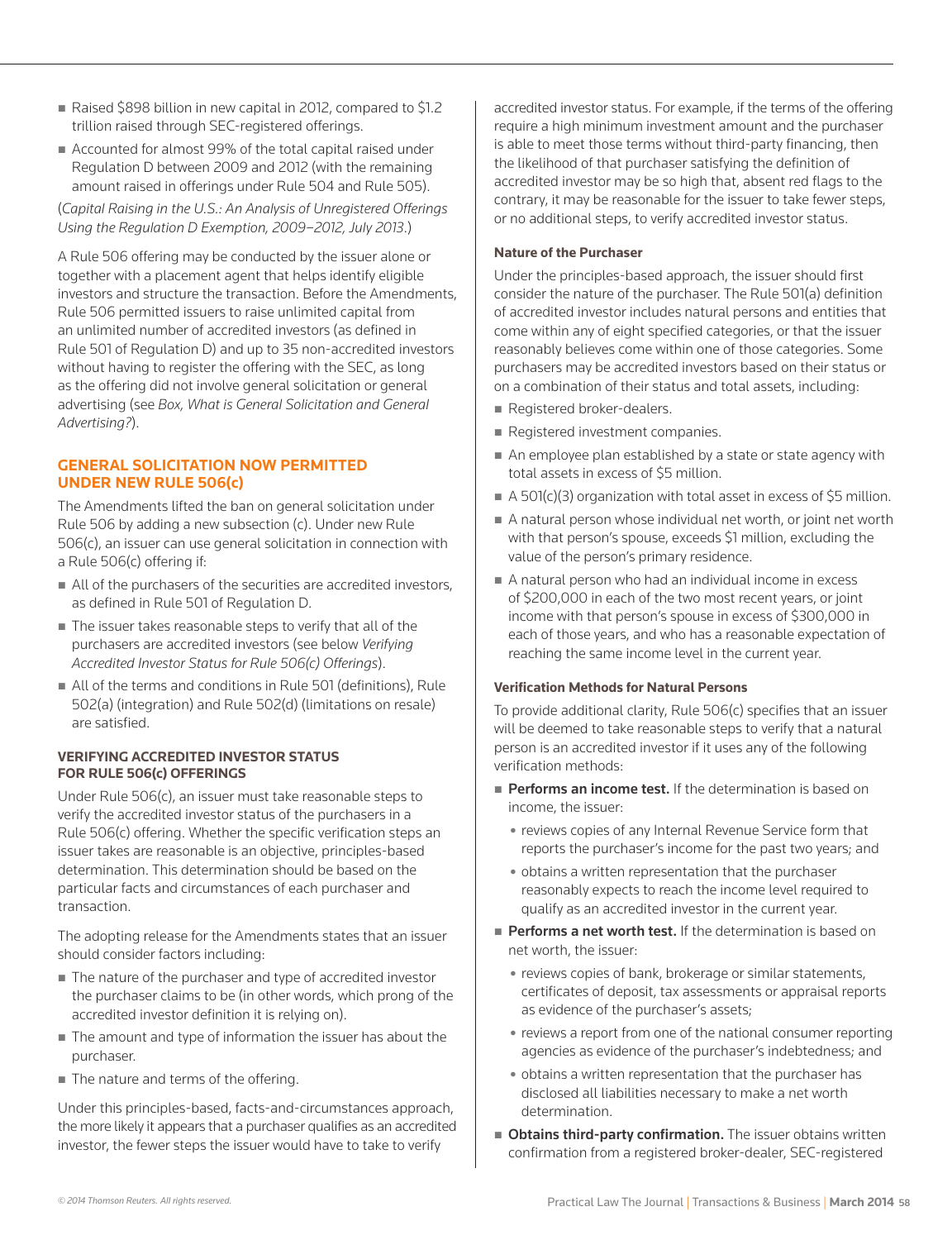## **What is General Solicitation and General Advertising?**

Historically, the prohibition on general solicitation in Rule 506 offerings prohibited an issuer from marketing its offering through, among other things:

- Advertisements, articles, notices or other publication in any newspaper, magazine or similar media, including the internet.
- Broadcasts through television, radio or the internet.
- Seminars or meetings where the attendees were invited by any general solicitation or advertisement.

This non-exclusive description of general solicitation, from Rule 502(c) of Regulation D, has been supplemented over the years by SEC guidance relating to investor road shows, product advertising and other issuer communications.

Search General Solicitation and Start-up Capital Raising: Existing Guidance and New Questions for more on the law, guidance and open questions on what constitutes general solicitation in Rule 506 offerings.

investment adviser, licensed attorney or certified public accountant that it has taken reasonable steps to verify the purchaser's accredited status within the last three months.

 $\blacksquare$  Sells to an existing Rule 506(b) investor that certifies its accredited investor status. The issuer permits an existing securityholder who acquired securities of the issuer in a Rule 506 offering as an accredited investor before the effective date of Rule 506(c) to purchase securities in the Rule 506(c) offering, as long as that securityholder certifies its accredited investor status at the time of the Rule 506(c) sale.

These steps, set out in Rule 506(c)(2)(ii), are not exclusive or mandatory. The SEC release adopting the final rule changes also discusses other factors that issuers may consider when verifying a purchaser's status.

## **NO CHANGE TO UNDERLYING SECTION 4(a)(2) EXEMPTION**

While Rule 506 is ostensibly a safe harbor under the Section 4(a)(2) private placement exemption, practitioners should be aware that a Rule 506(c) offering with general solicitation that fails to satisfy all of the requirements for the Rule 506 safe harbor will not be eligible to fall back on the Section 4(a)(2) exemption.

In its adopting release, the SEC stated that the rule changes affect only the Rule 506 safe harbor itself and that "even after the effective date of Rule 506(c) . . . public advertising will continue to be incompatible with a claim of exemption under Section 4(a)(2)."

#### **TRADITIONAL RULE 506 OFFERINGS UNDER RULE 506(b)**

Issuers that wish to engage in Rule 506 offerings without general solicitation may continue to do so under pre-existing Rule 506(b). A traditional Rule 506(b) offering may be attractive for issuers that want to avoid the expense and effort involved in verifying accredited investor status under Rule 506(c). In particular, an issuer with pre-existing substantive relationships with a pool of investors, or an issuer that engages a placement agent with such relationships, may decide that the additional costs of a Rule 506(c) offering outweigh the potential benefits of general solicitation.

Issuers may also forgo general solicitation and rely on Rule 506(b) instead to avoid the risk of having a failed Rule 506(c) offering that does not qualify for the Section 4(a)(2) private placement exemption.

## **FORM D AMENDED TO ADD NEW CHECKBOX**

Rule 503(a) of Regulation D requires an issuer to file a notice on Form D with the SEC no later than 15 days after the first sale of securities in a Regulation D offering. In addition to providing basic information about the issuer, offering expenses and other matters on its Form D, the issuer must check a box to indicate which exemption from registration it is claiming. As part of the Amendments, Form D was revised to:

- Rename the former "Rule 506" checkbox as "Rule 506(b)."
- Add a new "Rule 506(c)" checkbox.

If an issuer files a Form D with a checkmark in the Rule 506(c) box and engages in general solicitation, it may not then change course and claim reliance on Rule 506(b) for the same offering. This is because general solicitation remains prohibited under Rule 506(b). Accordingly, practitioners must carefully evaluate up front whether to proceed under Rule 506(b), Rule 506(c) or another exemption from registration.

#### **USE OF RULE 506(c) BY PRIVATE FUNDS**

Private equity funds, venture capital funds and hedge funds generally rely on statutory exclusions from the definition of "investment company" that are set out in Sections 3(c)(1) and 3(c)(7) of the Investment Company Act of 1940 (ICA) to avoid being regulated as an investment company under the ICA. However, these statutory exclusions are not available to a fund if it makes a public offering of securities.

In its adopting release, the SEC confirmed that, under Section 201(b) of the JOBS Act (which mandated the Rule 506 amendments), a private fund engaging in general solicitation in a Rule 506(c) offering does not lose the benefit of these statutory exclusions under the ICA.

Search JOBS Act: Regulation D and Rule 144A General Solicitation Summary and Section 4(a)(2) and Regulation D Private Placements for more on the general solicitation rule changes.

## **NEW BAD ACTOR DISQUALIFICATION RULES UNDER RULE 506(d)**

The SEC adopted new Rule 506(d), effective September 23, 2013, as required under Section 926 of the Dodd-Frank Act.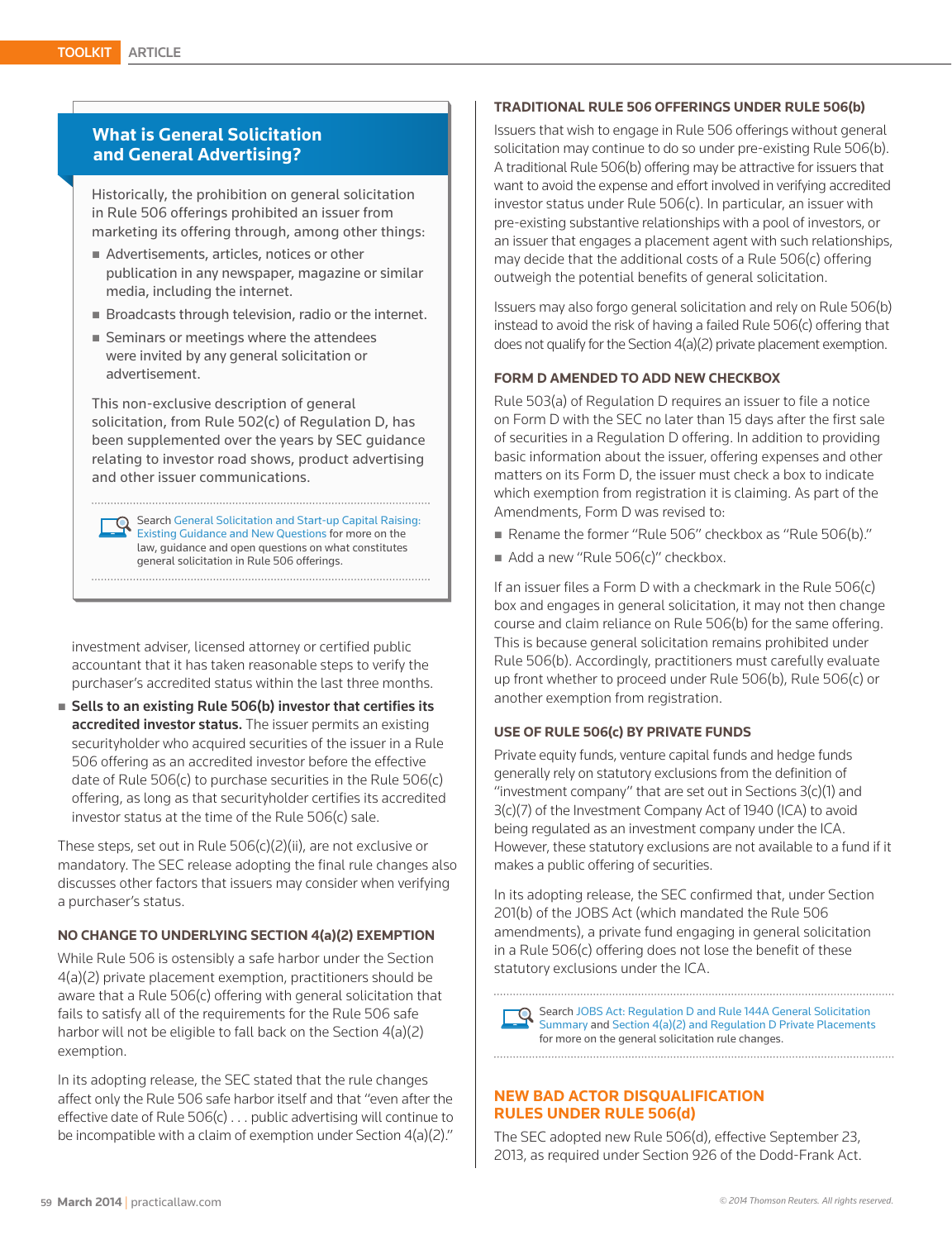Rule 506(d) disqualifies securities offerings from relying on the Rule 506 safe harbor if any felons or other specified "bad actors" are involved in the offering. An offering is disqualified under Rule 506(d)(1) if a person covered by the rule was subject to one or more specified disqualifying events.

## **COVERED PERSONS AND DISQUALIFYING EVENTS**

Covered persons under Rule 506(d)(1) include:

- The issuer, any predecessor of the issuer and any affiliated issuer. For these purposes, an affiliated issuer is any affiliate (as defined in Regulation D Rule 501(b)) of the issuer that is issuing securities in the same offering, including offerings subject to integration with the offering under Rule 502(a).
- Directors, executive officers, other officers participating in the offering, general partners and managing members of the issuer.
- Beneficial owners of 20% or more of the issuer's outstanding voting equity securities, calculated on the basis of voting power.
- **Promoters connected with the issuer at the time of the sale** of securities.
- $\blacksquare$  Investment managers of an issuer that is a pooled investment fund (each, an Investment Manager).
- Persons that have been or will be paid, directly or indirectly, for soliciting purchasers in connection with the sale of securities (each, a Compensated Solicitor).
- General partners and managing members of any Investment Manager or Compensated Solicitor.
- Directors, executive officers and other officers participating in the offering of any:
	- Investment Manager or Compensated Solicitor; or
	- general partners or managing members of any Investment Manager or Compensated Solicitor.

Disqualifying events under Rule 506(d)(1) include certain:

- Criminal convictions within the last ten years (five years for the issuer, any predecessors and any affiliated issuers).
- Orders, judgments or decrees of US courts within the last five years.
- Final orders issued by state securities, insurance, banking, savings association or credit union regulators, federal banking agencies, the Commodity Futures Trading Commission or the National Credit Union Administration.
- SEC disciplinary orders relating to brokers, dealers, municipal securities dealers and investment advisers and their associated persons.
- SEC cease-and-desist orders within the last five years relating to scienter-based anti-fraud provisions of the federal securities laws or Section 5 of the Securities Act.
- Suspension or expulsion from membership in a self-regulatory organization.
- SEC stop orders and orders suspending a Regulation A exemption within the last five years.
- US Postal Service false representation orders within the last five years.

# **Additional Proposed Rule Changes**

On the same date the SEC adopted the Amendments, it also proposed a set of complementary rule changes designed to offer additional investor protection safeguards and to assist in evaluating the evolution of the Rule 506 market.

Among other things, the proposed changes would:

- Require an issuer relying on Rule  $506(c)$  to file a Form D at least 15 days before engaging in general solicitation.
- Disqualify issuers that fail to file a required Form D from relying on the Regulation D safe harbor during a period ending one year after all required filings are made.
- Make the anti-fraud quidance for investment companies set out in Securities Act Rule 156 applicable to offers and sales by all private funds, including in offerings under Rule 506(c).

The proposed rule changes were the target of heavy criticism during the public comment period, with many commentators calling the pre-offering filing requirement impractical and the disqualification penalty draconian. At this time, the changes remain at the proposal stage and it is unclear whether or when the SEC will act on them.

Search SEC Proposes Rule Amendments to Evaluate Rule 506 Market for more on these proposed rule changes. 

#### **REASONABLE CARE EXCEPTION**

An exception to the disqualification provisions is available under Rule 506(d)(2)(iv) if the issuer can show that it did not know and, in the exercise of reasonable care, could not have known that a disqualification existed. For example, this may occur when, despite the exercise of reasonable care, the issuer:

- Was unable to determine the existence of a disqualifying event.
- Was unable to determine that a particular person was a covered person.
- $\blacksquare$  Initially reasonably determined that a person was not a covered person but then subsequently learned that its initial determination was incorrect.

The reasonable care standard imposes a due diligence obligation on the issuer to inquire into relevant facts, with appropriate steps depending on the particular facts and circumstances.

#### **WAIVERS UNDER RULE 506(d)(2)(ii) AND (iii)**

Under Rule 506(d)(2)(ii), an issuer may seek a waiver of Rule 506(d) disqualification from the SEC. Separately,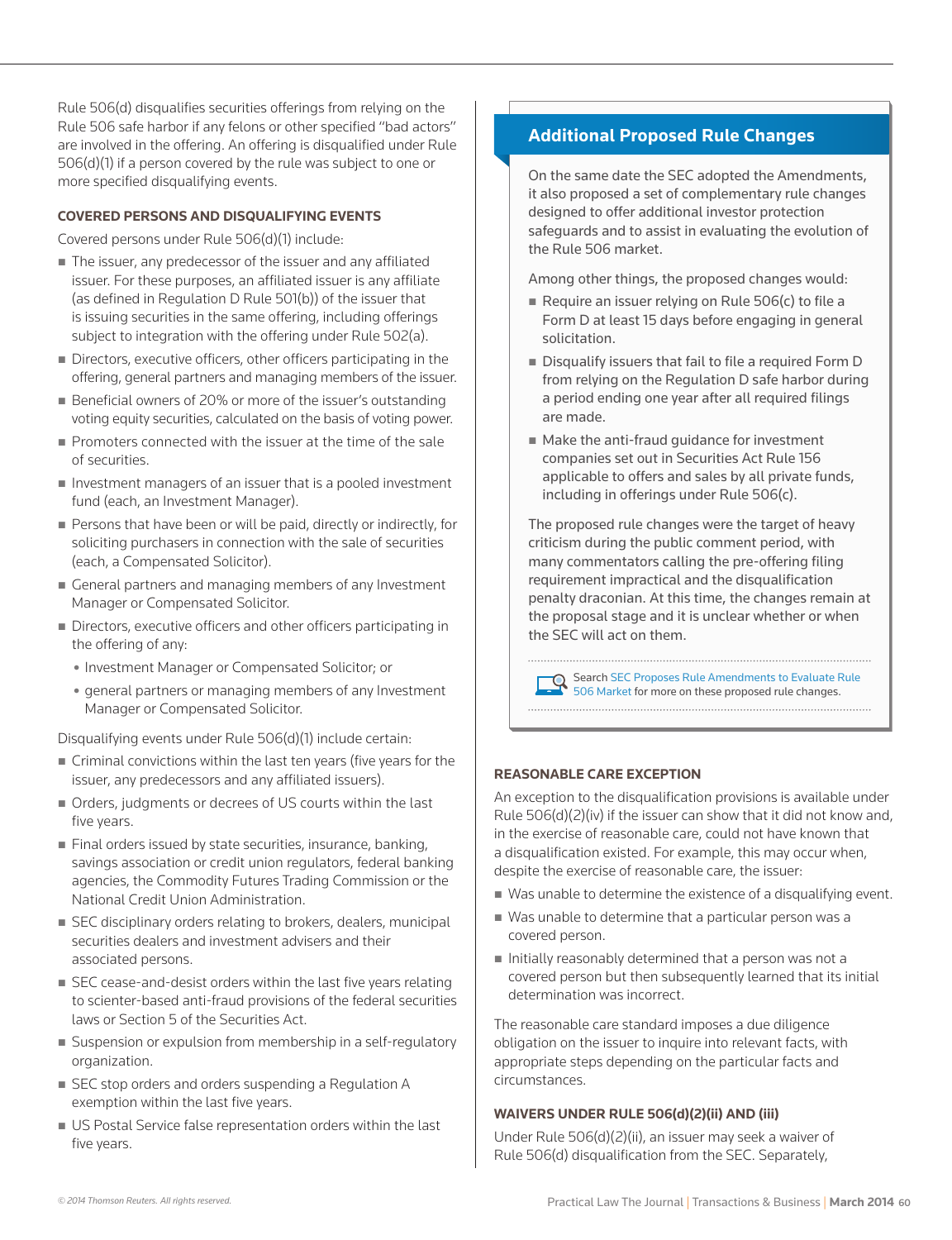Rule 506(d)(2)(iii) provides that a court or regulatory authority that enters an order or judgment may advise in writing that its order or judgment should not result in disqualification under Rule 506(d)(1).

#### **DISCLOSURE REQUIREMENT UNDER RULE 506(e)**

Disqualifying events that occurred before the September 23, 2013 effective date for new Rule 506(d) do not trigger actual disqualification. However, under new Rule 506(e), the issuer must disclose those earlier events in writing to all prospective purchasers a reasonable time before completing the sale of the securities. This disclosure obligation is not subject to waiver.

Search Section 4(a)(2) and Regulation D Private Placements for more on applying the bad actor provisions, including related SEC guidance. 

#### **EVOLVING MARKET PRACTICE AND PRACTICAL TIPS**

#### **RULE 506(c) OFFERINGS USING GENERAL SOLICITATION**

Based on information gathered from Form D filings, Rule 506(c) offerings have accounted for only a small percentage of all Rule 506 offerings since the Amendments.

To date, it seems that most small to medium-sized companies with previous experience raising capital under Rule 506 are concluding that it is more efficient to raise new funds from existing investors under Rule 506(b) than to use general solicitation to attract new investors and be forced to comply with the accredited investor verification requirements of Rule 506(c). The same is also true for private equity funds and hedge funds, the vast majority of which continue to maintain long-established practices of preserving privacy and confidentiality in their fundraising activities.

In contrast, early-stage companies without previous experience raising capital under Rule 506 are more likely to use Rule 506(c) offerings. The expanded reach available through general solicitation may be particularly attractive to small-scale issuers engaging in an offering without the help of a placement agent to assist in locating potential investors. For these issuers, a Rule 506(c) offering may have the added benefit of increasing market awareness of the company's name and business. In particular, early-stage consumer goods and services companies can use Rule 506(c) offerings to combine their (often simultaneous) capital raising activities with their marketing activities.

Market participants engaging in general solicitation under Rule 506(c) have been fairly conservative to date. Most communications have been limited to advertisements and website disclosures consisting of no more than the factual information permitted under the Securities Act Rule 135c safe harbor for limited notices of unregistered offerings, despite no requirement to comply with Rule 135c in this situation.

Among other things, this cautious approach reflects concerns that:

Rule  $506(c)$  general solicitation activities remain subject to the anti-fraud provisions of the federal securities laws, including Rule 10b-5 under the Securities Exchange Act of 1934.

Registered broker-dealers participating in a Rule 506(c) offering must comply with Financial Industry Regulatory Authority (FINRA) Rule 2210, which governs the content of broker-dealer communications with investors. This concern is amplified by the fact that offering materials for some Rule 506(c) offerings must be filed with FINRA under FINRA Rule 5123.

A key factor in predicting the future popularity of the Rule 506(c) exemption is the fate of the SEC's additional proposed rule changes. The proposed changes would, among other things, require an advance Form D filing and apply a one-year bar on Regulation D offerings by any issuer that fails to make a required Form D filing (see *Box, Additional Proposed Rule Changes*).

The following are practical tips for general solicitation activities when contemplating or participating in a Rule 506(c) offering:

- Issuers should consider implementing a written corporate communications policy, to be reviewed and signed by all employees and management, that:
	- specifies the company representatives authorized to speak on the issuer's behalf; and
	- includes procedures to control and monitor communications to ensure approved, consistent messaging.
- Issuers and their counsel and, if present, placement agents and their counsel should agree up front on:
	- the scope of the general solicitation communications to be employed, including the types of information and specific media channels; and
	- procedures for vetting and approving all communications before dissemination.
- Where one or more placement agents are involved, they and the issuer should consider memorializing their agreement on the scope of communications and the vetting procedures in the engagement letter or placement agency agreement.

Search General Solicitation (Rule 506(c)) Representations and Covenants for Placement Agency Agreement for standard provisions to include in a placement agency agreement or other similar agreement in a Rule 506(c) offering.

The following are practical tips for verifying accredited investor status in a Rule 506(c) offering:

- Pre-screen potential investors. Consider pre-screening potential investors at an early stage with simple questionnaires. For natural persons, while self-certification of income or net worth would not satisfy the verification requirements of Rule 506(c), it should alert potential investors (some of whom may have little experience) of the need to qualify as an accredited investor. For legal entities, pre-screening for accredited investor status should help to quickly eliminate investors and investment vehicles that are ineligible to participate. Pre-screening should help the issuer and placement agent to better and more quickly estimate the size of the potential investor pool.
- Verify accredited investor status of all prospective investors, even where there is a pre-existing relationship. The issuer must take reasonable steps to verify the accredited